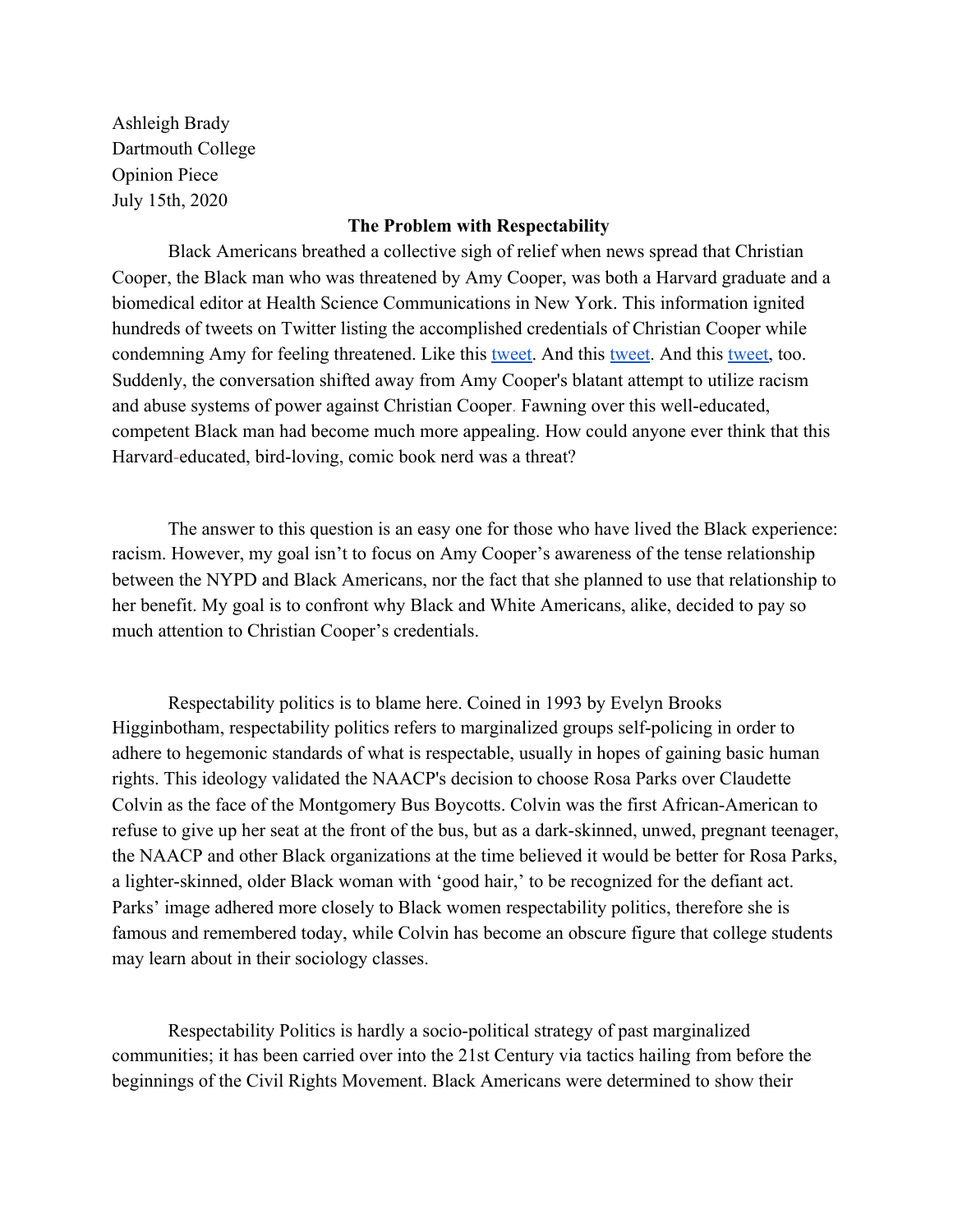oppressors that we were just as smart, just as pretty, just as rich, just as worthy of life as White Americans; and the way we demonstrated this was by becoming extraordinary individuals––all so we could gain the same rights as mediocre White people.

Additionally, respectability politics as a theory implies that once Black Americans overcome income inequality and break free from the ghetto, that we would be treated with the same decency and respect as White people. In the case of Christian Cooper, we see the theory fails. In the case of Serena Williams and Beyonce being ignored by healthcare professionals and almost contributing to the statistic of black women being [3-4x more likely to have a](https://www.cdc.gov/grand-rounds/pp/2017/20171114-maternal-mortality.html) [pregnancy-related death,](https://www.cdc.gov/grand-rounds/pp/2017/20171114-maternal-mortality.html) we see the theory fails. In the case of Michelle Obama being constantly referred to as an "ape in heels" despite being the first First Lady of the United States to attend an Ivy League as an undergraduate, we see the theory fails. In the case of Barack Obama needing to prove his place of birth, we see the theory fails. In the case of me getting pulled over by police for a random license plate check while driving my mother's Mercedes Benz out of my private school's parking lot, we see the theory fails. I could go on. You get the gist.

Regardless of its failures, the idea of respectability politics being the only way for Black Americans to gain the same rights and value of our oppressors is still ingrained within the historical and current mindset of plenty of Black Americans. We created and maintain exclusive organizations to show, and possibly prove to ourselves, that we can be exceptional individuals. Respectability politics played a large role in the beginnings of these organizations, which excluded non nuclear, lower class, darker-skinned, LGBTQ+ members of our communities because of our internalized beliefs of success equating to proximity to what society labeled as Whiteness. Even though we fought to make these spaces exclusive and respectable under a White gaze, they are still socially seen as lesser than their White counterparts. Jack and Jill of America, Inc., an organization for well off Black American families to find community and give back, is still widely unknown amongst nonblack Americans. However, amongst Black Americans, membership of Jack and Jill has become a marker of a Black family's success. Historically Black Colleges and Universities struggle to reach the same accreditation as predominantly White institutions. The relevance of historically Black fraternities and sororities is nearly nonexistent outside of Black communities. It isn't because these organizations and institutions failed to be respectable enough, it's because they are seen as spaces for Black people; and society has failed to value anything Black unless it has found a way to profit off of it.

Parents of young Black Americans insist on policing the various African-American cultures that cultivate our communities in the hope that their children aren't killed by a police